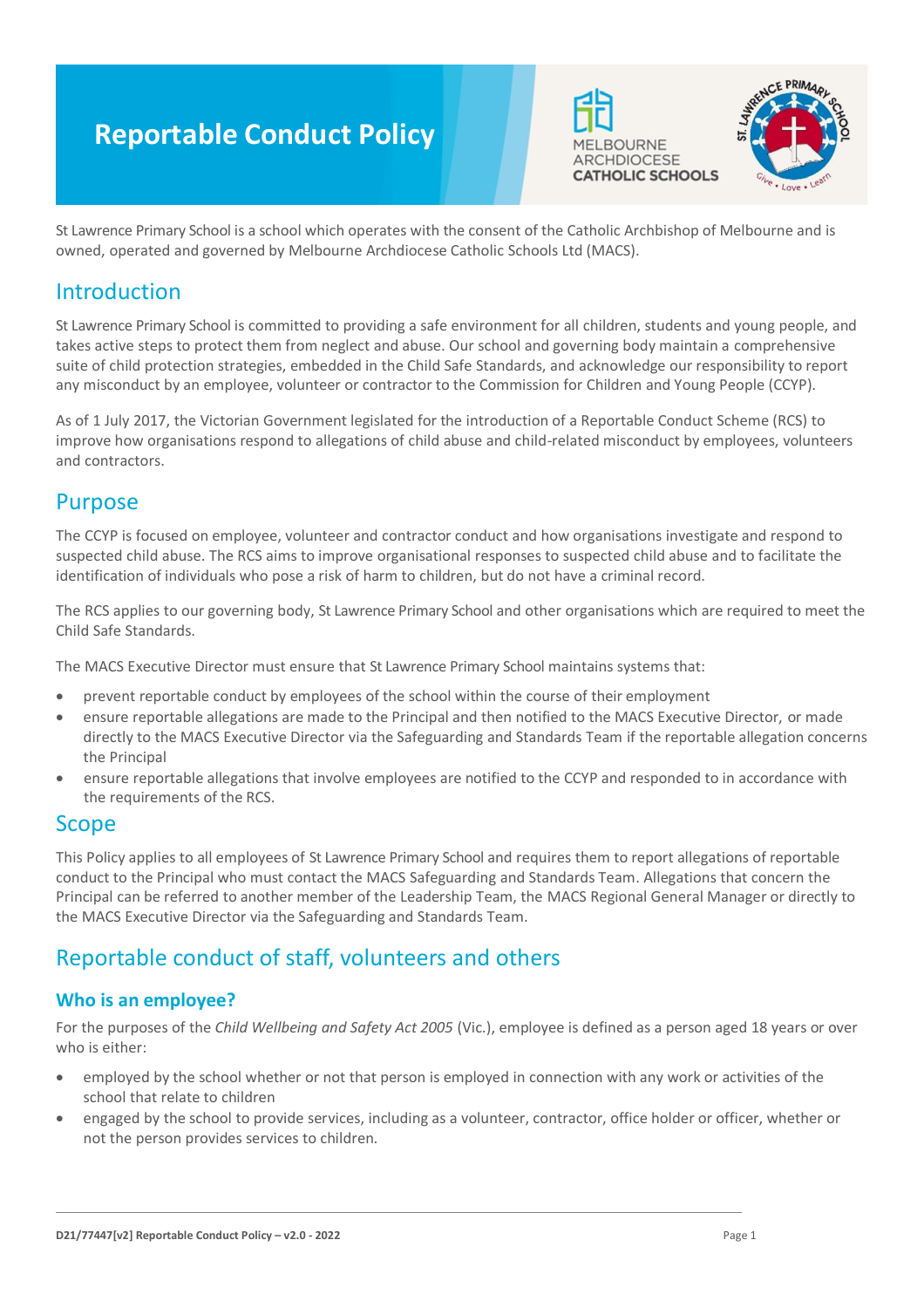# **Key definitions**

**Child:** Any person who is under the age of 18 years.

**Mandatory reporting** is a term used to describe the legislative requirement imposed on selected classes of people to report suspected cases of child abuse and neglect to government authorities. Where a mandated reporter forms a belief on reasonable grounds that a student or young person is in need of protection from physical injury or sexual abuse, they are to report their concerns to the Department of Families, Fairness and Housing (DFFH) Child Protection.

**Reportable allegation** means any information that leads a person to form a reasonable belief that an employee has committed either:

- reportable conduct, or
- misconduct that may involve reportable conduct,

whether or not the conduct or misconduct is alleged to have occurred within the course of the person's employment.

#### **Reportable conduct** means:

- a sexual offence committed against, with or in the presence of a child, whether or not a criminal proceeding in relation to the offence has been commenced or concluded
- sexual misconduct committed against, with or in the presence of a child
- physical violence committed against, with or in the presence of a child
- any behaviour that causes significant emotional or psychological harm to a child
- significant neglect of a child.

# Implementation

The school will ensure the reporting of any reportable allegation made against an employee to the MACS Safeguarding and Standards Team.

A reportable allegation is made where a person makes an allegation, based on a reasonable belief, that an employee, volunteer or contractor has committed conduct that *may* involve reportable conduct. This includes where a reportable allegation is made against the school Principal.

*Note: A reasonable belief is more than suspicion. There must be some objective basis for the belief. However, it is not the same as having proof and does not require certainty.*

*For example, a person is likely to have a reasonable belief if they:*

- *observed the conduct themselves*
- *heard directly from a child that the conduct occurred*
- *received information from another credible source (including another person who witnessed the reportable conduct or misconduct).*

St Lawrence Primary School's Principal, a member of the Leadership Team, the MACS Regional General Manager or the MACS Executive Director does not need to agree with or share the belief that the alleged conduct has occurred. The RCS is an allegations-based scheme. This means that the threshold for notifying the CCYP is low. All allegations must be referred to the MACS Safeguarding and Standards Team for advice.

The MACS Safeguarding and Standards Team (or a delegate of the MACS Executive Director) on behalf of the Executive Director in consultation with the school Principal or, where there is an allegation against a Principal, member of the Leadership Team or Regional General Manager will then:

- submit a notification to the CCYP within three days of the MACS Executive Director becoming aware of the reportable allegation
- meet the milestones and reporting requirements to the CCYP under the RCS.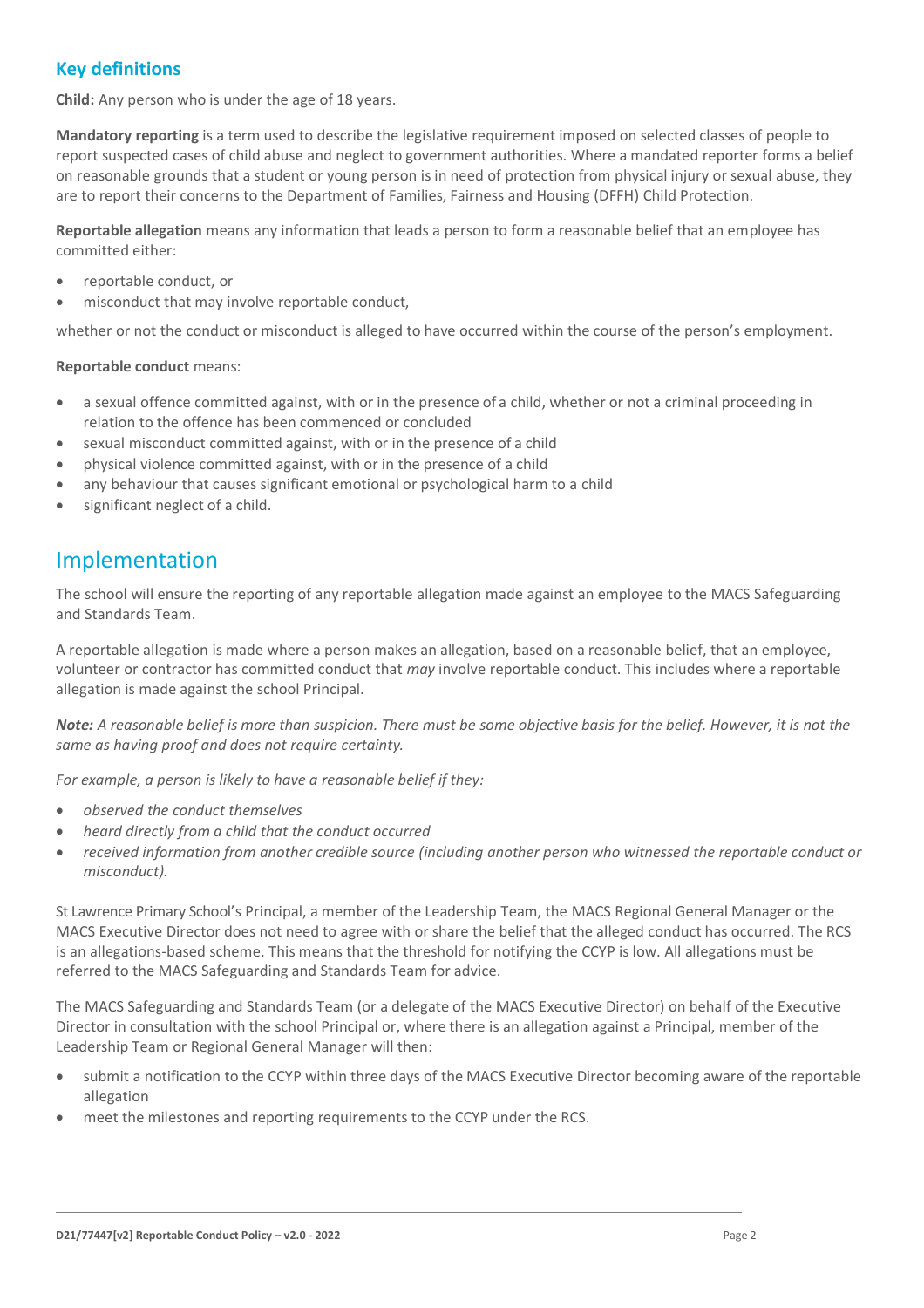#### **Reportable conduct includes:**

| <b>Sexual</b><br><b>Offence</b>                                                                                                                                                                                     | <b>Sexual Misconduct</b>                                                                                                                                                                          | <b>Physical</b><br><b>Violence</b>                                                                                                                                                                                                                     | <b>Behaviour that causes</b><br>significant<br><b>Psychological or</b><br><b>Emotional Harm</b>                                                                                                            | <b>Significant Neglect</b>                                                                                                                                              |
|---------------------------------------------------------------------------------------------------------------------------------------------------------------------------------------------------------------------|---------------------------------------------------------------------------------------------------------------------------------------------------------------------------------------------------|--------------------------------------------------------------------------------------------------------------------------------------------------------------------------------------------------------------------------------------------------------|------------------------------------------------------------------------------------------------------------------------------------------------------------------------------------------------------------|-------------------------------------------------------------------------------------------------------------------------------------------------------------------------|
| • Rape or sexual assault<br>• Sexual activity with or<br>in the presence of a<br>child<br>• Grooming or<br>encouraging a child to<br>engage in sexual<br>activity<br>• Offences relating to<br>child abuse material | • Behaviour, physical<br>contact, speech<br>or other<br>communication of a<br>sexual nature<br>• Physical contact<br>without valid reason<br>• Crossing professional<br>boundaries<br>• Voyeurism | • Hitting, kicking,<br>punching<br>• Pushing, shoving,<br>grabbing, throwing,<br>shaking<br>• Use of an object<br>• Inappropriate<br>restraint, excessive<br>force<br>Causing a child to<br>believe that force is<br>about to be used<br>(apprehended) | • Exposure to violence<br>or threats of violence<br>• Anti-social behavior<br>• Self-destructive<br>behavior<br>• Persistent hostility or<br>rejection<br>• Humiliation or<br>belittling<br>• Scapegoating | Deprived from the<br>following:<br>clothing or food<br>$\bullet$<br>medical attention or<br>$\bullet$<br>care<br>• shelter<br>supervision Access to<br>drugs or alcohol |

The above examples are not exhaustive and consideration should be given to other conduct which may need to be reported. Any reportable allegation listed above, or not listed above but which may constitute reportable conduct, will need to be immediately reported by the school Principal. An allegation against a school Principal should be referred to another member of the Leadership Team, the MACS Regional General Manager or directly to the MACS Executive Director via the Safeguarding and Standards Team.

It is important to note that existing mandatory reporting obligations have not changed. The school will report any allegation of abuse to the DFFH Child Protection.

If the alleged conduct is potentially criminal in nature, Victoria Police must also be notified as a first priority and any investigation by Victoria Police will take precedence.

Where the allegation falls under the mandatory reporting domain, the reporting to CCYP is in addition to reporting to Victoria Police and the DFFH.

### **Reportable conduct, mandatory reporting and reporting to the VIT**

Reportable conduct allegations as listed above are referred to the CCYP.

Any alleged conduct that is regarded to be of a criminal nature is to be dealt with as mandatory reporting and referred to Victoria Police and the DFFH as per the school's Child Protection – Reporting Obligations Policy.

If an employee against whom an allegation of reportable conduct is made is a registered teacher and the misconduct involves a charge, conviction or finding of guilt of a sexual offence, the school must notify the Victorian Institute of Teaching (VIT) immediately under conduct that is reportable to the VIT.

### **Responsibilities of the Principal**

*Note: Principals must comply with the PROTECT reporting obligations, which are in addition to the reporting requirements to the CCYP under the RCS.*

The MACS Executive Director is ultimately responsible for notification of any reportable allegation to the CCYP and for ensuring that a reportable allegation is investigated.

However, it is the responsibility of the school Principal (or for allegations against a Principal, the relevant leader) to ensure that all reportable allegations are taken seriously and referred to the MACS Safeguarding and Standards Team as soon as they become aware of them, and to follow the advice and guidance of the MACS Safeguarding and Standards Team (as authorised by the MACS Executive Director) to respond appropriately. This will usually include conducting an investigation or facilitating the conduct of an investigation.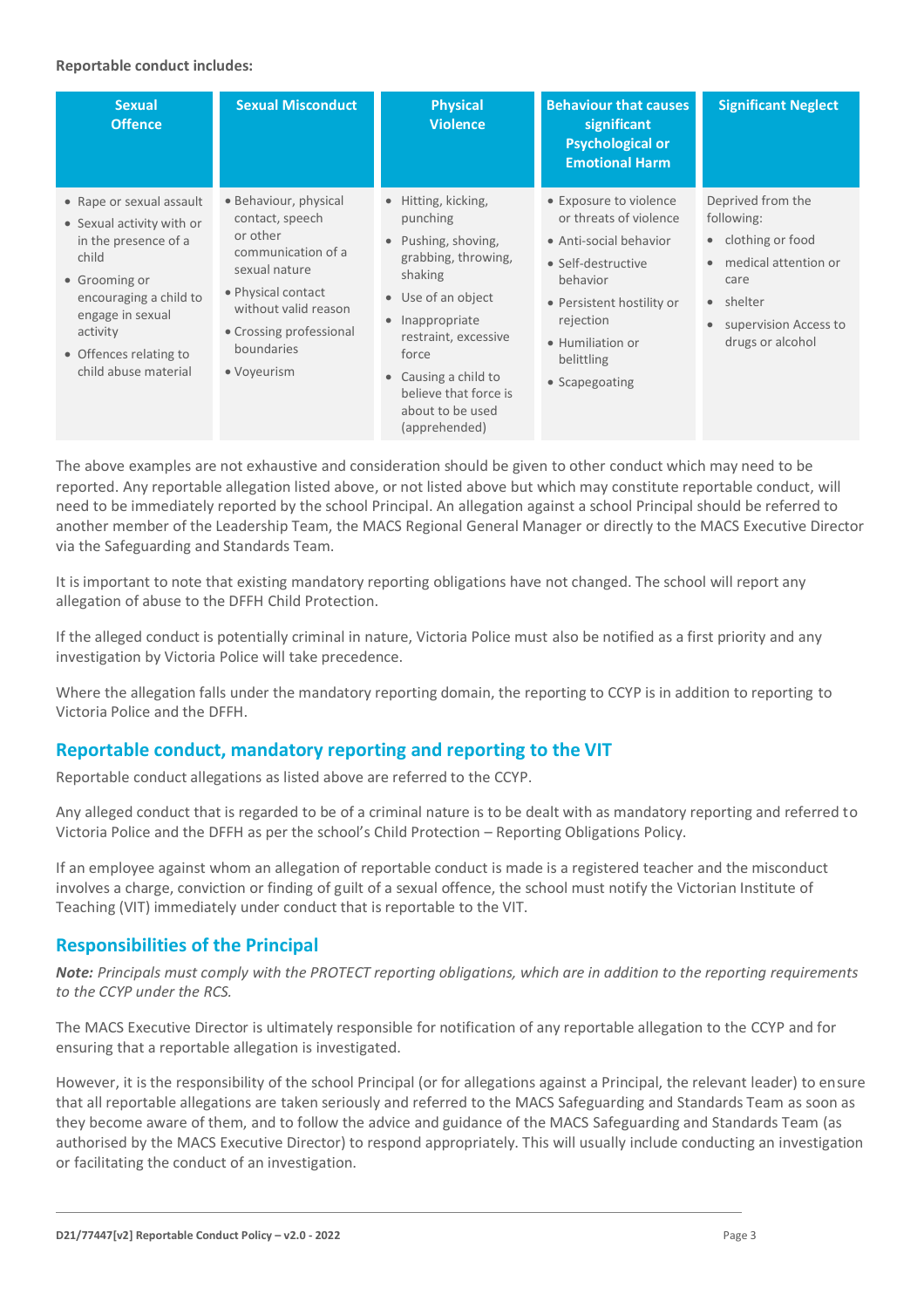*Note: St Lawrence Primary School staff members are not required to make a report directly to the CCYP; this is the responsibility of the MACS Safeguarding and Standards Team (or other person authorised by the MACS Executive Director) on behalf of the MACS Executive Director. However, any person with a concern (including a staff member who wishes to remain anonymous, students, parents and/or other members of the community) may notify the CCYP directly of a reportable allegation via a community notification on the website.*

*In the event of a reportable allegation against the school Principal, this must be reported to another member of the Leadership Team, the Regional General Manager or directly to the MACS Executive Director via the Safeguarding and Standards Team.*

*School Principals (and other leaders as appropriate) must also facilitate any requests for information or documentation from MACS, Victoria Police or a regulator in the course of an investigation to ensure compliance with the RCS and the law.*

## **Reporting to the CCYP**

Upon becoming aware of a reportable allegation against an employee, the Principal, member of the Leadership Team or MACS Regional General Manger must contact the MACS Safeguarding and Standards Team as soon as practicable in order to ensure that the following milestones and reporting requirements to the CCYP are met:

| <b>Within three</b>                                                                                                                                                                         | <b>Within 30 calendar</b>                                                                                                                                                                                                                                                                            | <b>Advice on</b>                                                                               | <b>Outcomes of</b>                                                                                                                                           | <b>Additional documents</b>                                                  |
|---------------------------------------------------------------------------------------------------------------------------------------------------------------------------------------------|------------------------------------------------------------------------------------------------------------------------------------------------------------------------------------------------------------------------------------------------------------------------------------------------------|------------------------------------------------------------------------------------------------|--------------------------------------------------------------------------------------------------------------------------------------------------------------|------------------------------------------------------------------------------|
| business days                                                                                                                                                                               | days                                                                                                                                                                                                                                                                                                 | investigation                                                                                  | investigation                                                                                                                                                |                                                                              |
| • School contact details<br>• Name of the<br>employee, volunteer<br>or contractor<br>• Their date of birth<br>• Initial advice on the<br>nature of the<br>allegation<br>• Any police report | • Details of the<br>investigation<br>• Details of the school's<br>response<br>• Details regarding<br>disciplinary or other<br>action proposed<br>• Any written response<br>from the employee,<br>volunteer or contractor<br>regarding the<br>allegation, proposed<br>disciplinary or other<br>action | As soon as is practicable:<br>$\bullet$ name of the<br>investigator<br>• their contact details | • Copies of the<br>investigation findings<br>• Details regarding<br>disciplinary or other<br>action proposed<br>• Reasons for taking or<br>not taking action | Promptly providing<br>any further<br>information to the<br>CCYP as requested |

### **Investigating reportable allegations**

St Lawrence Primary School will ensure procedural fairness throughout the entire investigation process.

*Note: It is anticipated that any investigations will be undertaken by the school Principal (or another school leader) unless it is deemed appropriate by the Principal, the Regional General Manager (in the case of an allegation against a Principal) or the MACS Executive Director for a suitably qualified, third party engaged in consultation with MACS Safeguarding and Standards Team to be appointed.*

The school Principal will ensure that for current employees the process set out in clause 13 of the *Victorian Catholic Education Multi-Enterprise Agreement 2018* (VCEMEA 2018) is followed. Further, the school principal will also ensure that all other relevant MACS and school-based policies and procedures (including Codes of Conduct, processes for managing and investigating complaints, misconduct, discipline, grievances, dispute resolution, and employee welfare and support), as well as any CCYP and other regulatory guidance, are considered to guide the investigation.

For an allegation against a current employee, this means that the Principal will follow the clause 13 process set out in the VCEMEA 2018 and follow the advice and guidance of the MACS Safeguarding and Standards and Employee Relations Teams.

In all cases, before any findings are made or disciplinary action is taken, the subject of an allegation will be:

- notified of any adverse information that is credible, relevant and significant
- given a reasonable opportunity to respond to that information.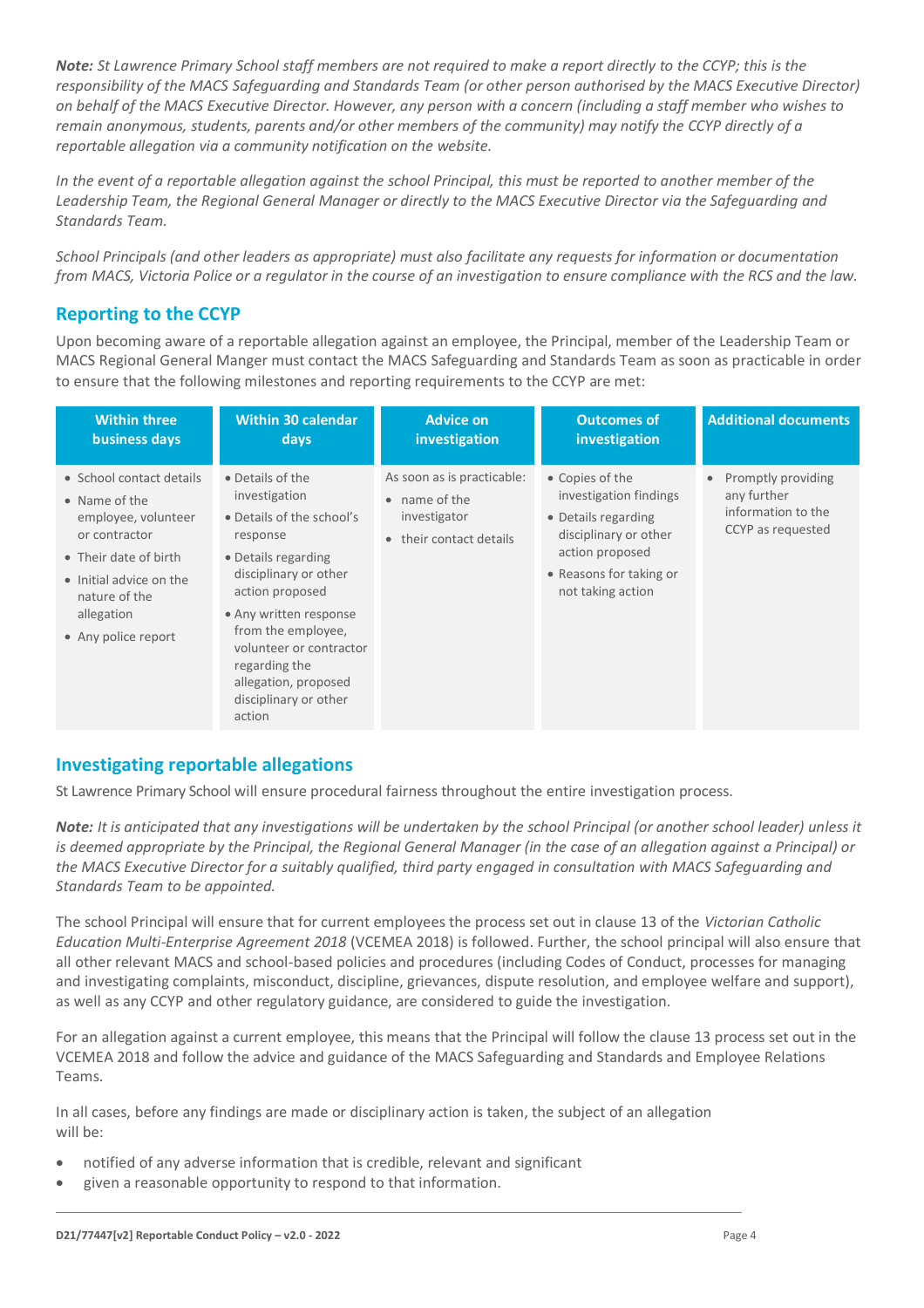The MACS Safeguarding and Standards Team (acting on the MACS Executive Director's behalf) in consultation with the Principal or MACS Regional General Manager (for allegations against a Principal) will determine when the subject of the reportable allegation should be first told about an allegation, in order to ensure that any police investigation is not prejudiced; child safety risks are appropriately assessed and mitigated; and the investigation is not compromised, but remains procedurally fair.

### **Initial investigation**

*Note: Upon receipt of a reportable allegation, the Principal or other relevant leader (for allegations against a Principal) will immediately contact the MACS Safeguarding and Standards Team for advice.*

The Principal or other relevant leader is then guided by the MACS Safeguarding and Standards Team (acting under the authority of the MACS Executive Director) to ensure an appropriate investigation is conducted into the reportable allegation/s by reference to the requirements of the RCS, together with any relevant guidance published by MACS and the CCYP.

At the conclusion of the investigation, the MACS Executive Director will make a decision on the reportable conduct findings recommended in the Investigation Report.

If the alleged conduct is potentially criminal in nature, Victoria Police must also be notified as a first priority and any investigation by Victoria Police will take precedence.

### **Recordkeeping and the Privacy Act**

The school maintains records of reportable allegations, written reports and reportable conduct investigation findings indefinitely.

The school must not publish information that would enable the identification of:

- a person who notified the CCYP
- a child in relation to whom a reportable allegation was made or a finding of reportable conduct was made.

The *Privacy Act 1988* (Cth) provides more information on the meaning of publish, which includes making the information publicly available in writing or email.

The school maintains all records in accordance with th[e Public Record Office Victoria Recordkeeping Standards.](https://prov.vic.gov.au/recordkeeping-government/standards-framework)

# References

*Children Legislation Amendment (Reportable Conduct) Act 2017* (Vic.)

*Child Wellbeing and Safety Act 2005* (Vic.)

*Children, Youth and Families Act 2005* (Vic.)

*Public Records Act 1973* (Vic.)

# Evaluation

- This policy will be reviewed in consultation with members of the wider community as part of the school's two-year review cycle.
- Update of the policy will occur if any new requirements come to hand

| Responsible director      | Director, Learning and Regional Services |  |
|---------------------------|------------------------------------------|--|
| <b>Policy owner</b>       | General Manager, Student Wellbeing       |  |
| Approving body/individual | MACS Board                               |  |
| Approval date             | 13 April 2022                            |  |
| <b>Risk rating</b>        | High                                     |  |
| Date of next review       | April 2023                               |  |